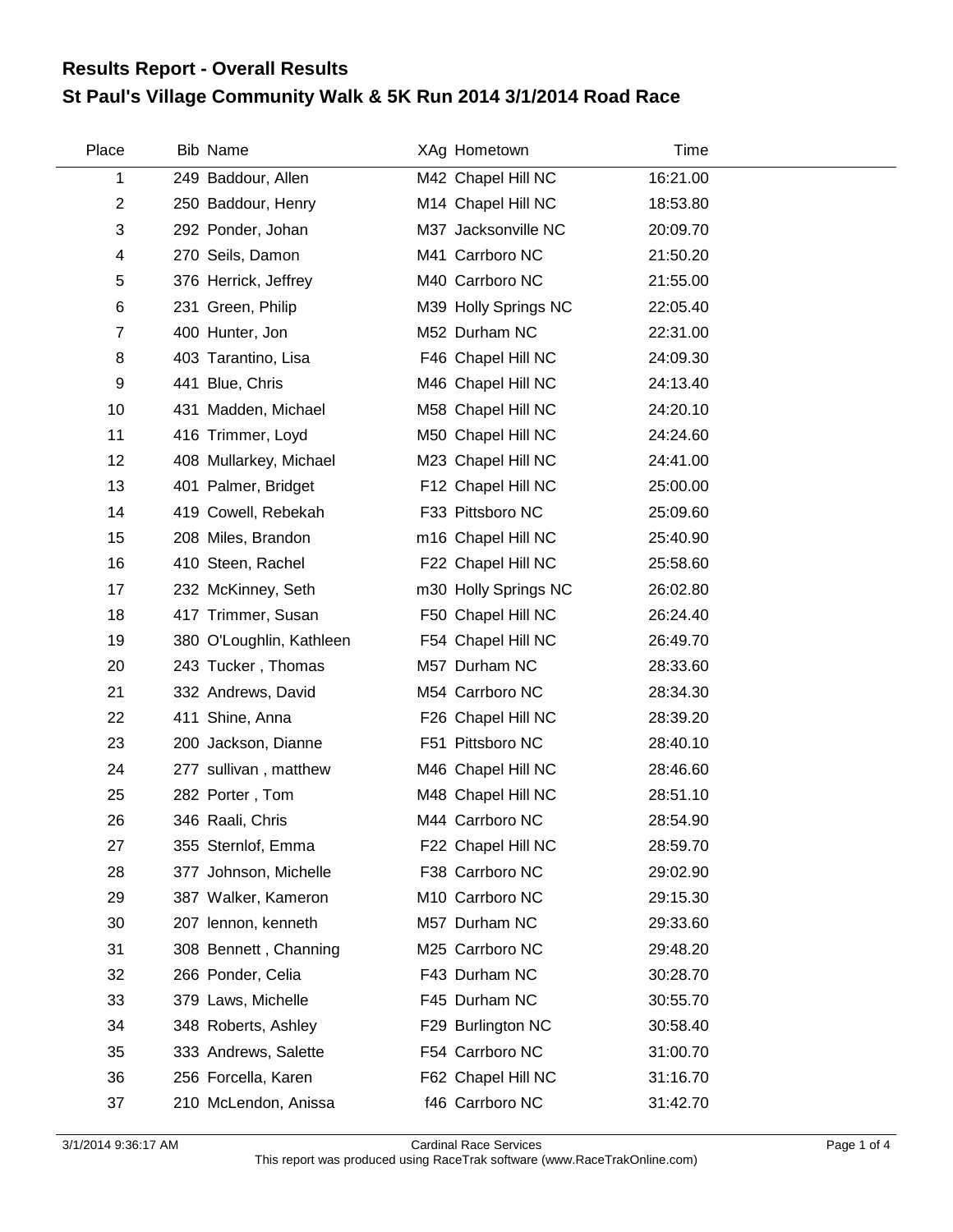| Place | <b>Bib Name</b>             |     | XAg Hometown        | Time     |  |
|-------|-----------------------------|-----|---------------------|----------|--|
| 38    | 264 Musso, Jennifer         |     | F17 Chapel Hill NC  | 31:44.20 |  |
| 39    | 262 Musso, Alan             |     | M51 Chapel Hill NC  | 31:45.60 |  |
| 40    | 263 Musso, Belinda          |     | F49 Chapel Hill NC  | 31:45.70 |  |
| 41    | 405 Hughs, Dana             |     | F39 Snow Camp NC    | 32:07.40 |  |
| 42    | 269 Ponder, Joi             |     | F35 Durham NC       | 32:09.90 |  |
| 43    | 402 Sinreich, Ruby          |     | F42 Chapel Hill NC  | 32:17.50 |  |
| 44    | 260 Lavelle, Lydia          |     | F52 Chapel Hill NC  | 32:25.90 |  |
| 45    | 233 Bynum, Thomas           | M61 |                     | 32:51.10 |  |
| 46    | 246 Ravenell, Eddie         |     | m33 Cary NC         | 33:47.10 |  |
| 47    | 399 DeCamp Palmer, Julie    |     | F41 Chapel Hill NC  | 34:54.10 |  |
| 48    | 415 Sharp, Michael          |     | M31 Chapel Hill NC  | 35:04.20 |  |
| 49    | 414 O'Mara, Elyse           |     | F26 Carrboro NC     | 35:05.10 |  |
| 50    | 438 Hodge, Geneva           |     | F20 Carrboro NC     | 35:21.00 |  |
| 51    | 426 Branch, Nicole          |     | F11 Chapel Hill NC  | 36:40.30 |  |
| 52    | 427 Branch, Kira            |     | F8 Chapel Hill NC   | 36:41.10 |  |
| 53    | 372 Alston, Arasia          |     | F14 Durham NC       | 36:59.80 |  |
| 54    | 275 Stemper, Alicia         |     | F50 Chapel Hill NC  | 37:07.60 |  |
| 55    | 334 Hadley, Edward          |     | m70 Pittsboro NC    | 37:21.00 |  |
| 56    | 378 Laws, Karl              |     | M53 Durham NC       | 37:30.60 |  |
| 57    | 338 Haven-O'Donnell, Randee |     | F62 Chapel Hill NC  | 38:03.80 |  |
| 58    | 267 Ponder, Evelyn          |     | F11 Durham NC       | 38:24.40 |  |
| 59    | 261 McMiller, Yvette        |     | f50 Durham NC       | 38:54.60 |  |
| 60    | 436 Clark, Kadnjiaha        |     | F40 Carrboro NC     | 39:22.90 |  |
| 61    | 285 Rushing, Johnna         |     | f10 Chapel Hill NC  | 39:30.40 |  |
| 62    | 341 Vereen, F.              |     | M57 Hillsborough NC | 39:35.20 |  |
| 63    | 203 Lyons, David            |     | m59 Chapel Hill NC  | 39:35.70 |  |
| 64    | 221 Lee, Glenda             |     | F52 Durham NC       | 39:39.70 |  |
| 65    | 437 Clark, Lorie            |     | F54 Carrboro NC     | 40:38.00 |  |
| 66    | 320 Carey, Moses            |     | m68 Chapel Hill NC  | 41:46.70 |  |
| 67    | 218 Blackwell, Russell      |     | m67 Chapel Hill NC  | 42:49.50 |  |
| 68    | 283 Taylor-Edwards, Shirley |     | F63 Pittsboro NC    | 43:05.70 |  |
| 69    | 373 Alston, Kailiyah        |     | F11 Durham NC       | 43:23.90 |  |
| 70    | 342 Vereen, Florence        |     | F58 Hillsborough NC | 43:30.80 |  |
| 71    | 248 Amick, Anna             |     | F38 Chapel Hill NC  | 43:57.40 |  |
| 72    | 206 Kreutzer, Emily         |     | F31 Carrboro NC     | 44:39.80 |  |
| 73    | 205 Kreutzer, Chris         |     | M37 Carrboro NC     | 44:40.20 |  |
| 74    | 425 Branch, David           |     | M55 Chapel Hill NC  | 44:47.80 |  |
| 75    | 395 Phillips, Mary          |     | F30 Chapel Hill NC  | 45:22.50 |  |
| 76    | 351 Neville, Jerry          |     | M58 Durham NC       | 46:37.50 |  |
| 77    | 352 Neville, Sheila         |     | F49 Durham NC       | 46:40.00 |  |
|       |                             |     |                     |          |  |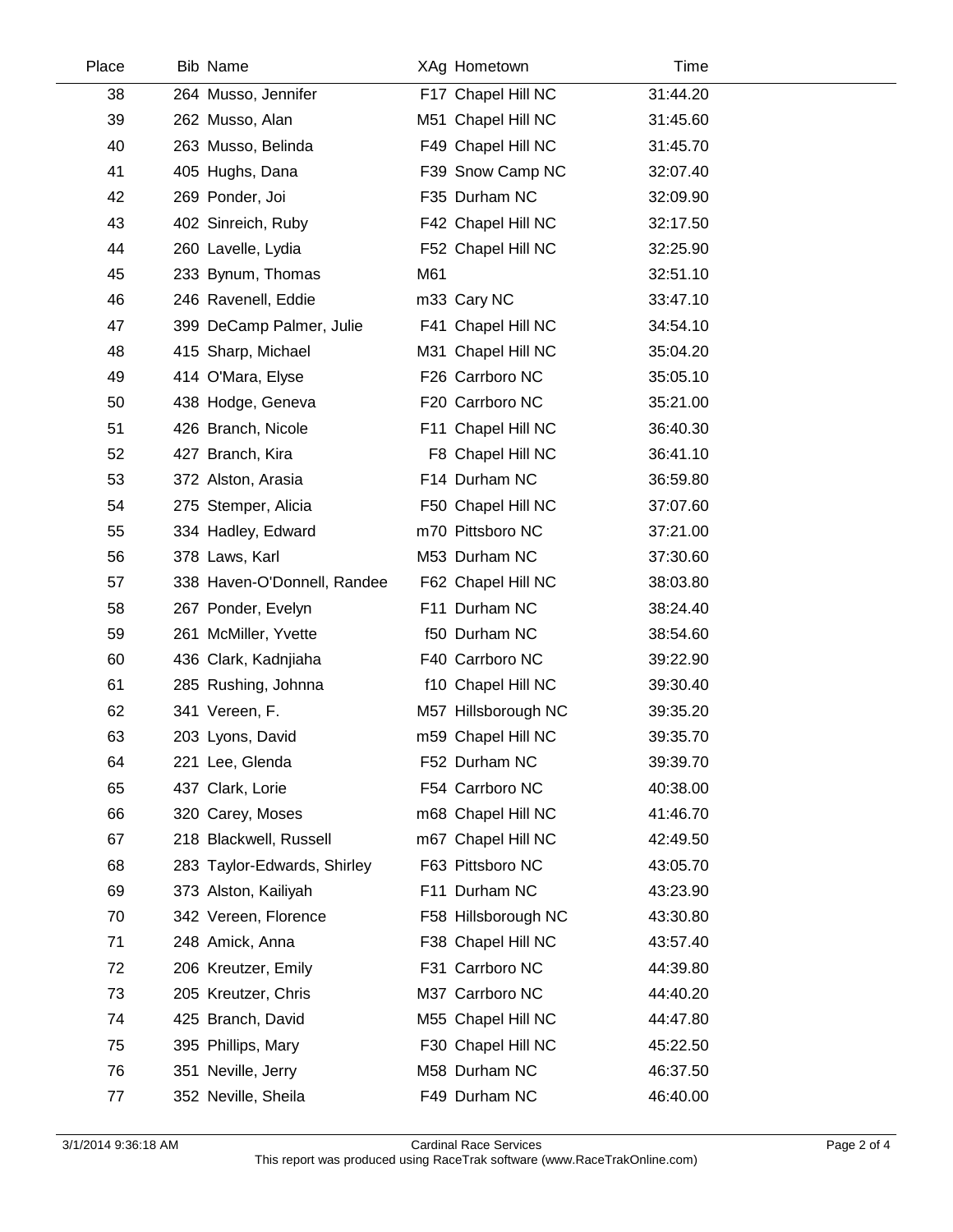| Place | <b>Bib Name</b>          | XAg Hometown        | Time     |  |
|-------|--------------------------|---------------------|----------|--|
| 78    | 434 Smith, Paul          | M46 Chapel Hill NC  | 46:49.00 |  |
| 79    | 301 Douglas, Linda       | F54 CARY NC         | 47:05.20 |  |
| 80    | 196 Broun, Harrison      | M15 Carrboro NC     | 47:18.10 |  |
| 81    | 198 Broun, Joal          | F53 Carrboro NC     | 47:23.10 |  |
| 82    | 241 Bynum, Linda         | f60 Chapel Hill NC  | 48:09.60 |  |
| 83    | 214 Locklear, Mary       | f84 Durham NC       | 48:12.30 |  |
| 84    | 423 Hackney, Burnice     | M64 Chapel Hill NC  | 49:31.30 |  |
| 85    | 211 Couch, Ida           | F63 Durham NC       | 49:31.40 |  |
| 86    | 242 Palmer, Jerry        | m59 Chapel Hill NC  | 49:48.70 |  |
| 87    | 240 Palmer, Mary Jane    | f54 Chapel Hill NC  | 49:49.10 |  |
| 88    | 199 Farrar, Eugene       | M59 Chapel Hill NC  | 49:59.90 |  |
| 89    | 323 Davis, Sharon        | f57 Carrboro NC     | 50:00.20 |  |
| 90    | 384 Contreras, Guile     | M21 Siler City NC   | 50:31.50 |  |
| 91    | 305 Marley, Bernard      | M38 Greensboro NC   | 50:54.20 |  |
| 92    | 303 Wright, Levi         | M70 Brown Summit NC | 50:55.10 |  |
| 93    | 430 Robinson, Undra      | M45 Reidsville NC   | 51:00.00 |  |
| 94    | 245 Ravenell, Erika      | f33 Cary NC         | 51:10.00 |  |
| 95    | 428 Barkley, Dorothy     | F54 Chapel Hill NC  | 51:10.10 |  |
| 96    | 304 Wright, Lelia        | F70 Brown Summit NC | 51:13.60 |  |
| 97    | 306 Marley, Nina         | F65 Greensboro NC   | 51:13.70 |  |
| 98    | 392 Mask, Deirdre        | F30                 | 51:17.70 |  |
| 99    | 407 Bailey, Delores      | F56 Chapel Hill NC  | 51:45.90 |  |
| 100   | 386 Johnson, Richard     | M67 Rougemont NC    | 51:46.30 |  |
| 101   | 368 Edwards, Tyler       | F13 Apex NC         | 51:56.20 |  |
| 102   | 284 Edwards, Ted         | M71 Pittsboro NC    | 52:08.50 |  |
| 103   | 366 Edwards, Theodore    | M44 Apex NC         | 52:09.00 |  |
| 104   | 435 Phillips, Marion     | M68 Chapel Hill NC  | 52:09.00 |  |
| 105   | 299 Cotton, Teresa       | F50 Durham NC       | 52:47.10 |  |
| 106   | 321 Farrington, Kenyetta | f43 Carrboro NC     | 52:47.60 |  |
| 107   | 288 Robinson, David      | M53 Durham NC       | 53:55.80 |  |
| 108   | 442 Brown, Ken           | M74 Chapel Hill NC  | 54:35.40 |  |
| 109   | 391 Mask, Allen          | M30                 | 54:37.30 |  |
| 110   | 429 Robinson, Kimberly   | F57 Reidsville NC   | 54:38.20 |  |
| 111   | 220 Galbreath, Mattie    | f71 Chapel Hill NC  | 54:38.50 |  |
| 112   | 201 Vargas, Alexander    | m13 Chapel Hill NC  | 55:05.30 |  |
| 113   | 327 Thompson, Alexis     | F65 Chapel Hill NC  | 55:11.30 |  |
| 114   | 238 Vann-Smith, Linda    | F52 Durham NC       | 55:12.80 |  |
| 115   | 294 Bradley, Calvin      | M25 Greenville NC   | 56:18.20 |  |
| 116   | 225 Bradley, Cassandra   | F35 Durham NC       | 56:19.10 |  |
| 117   | 393 Weaver, Wanda        | f58 Chapel Hill NC  | 56:43.20 |  |
|       |                          |                     |          |  |